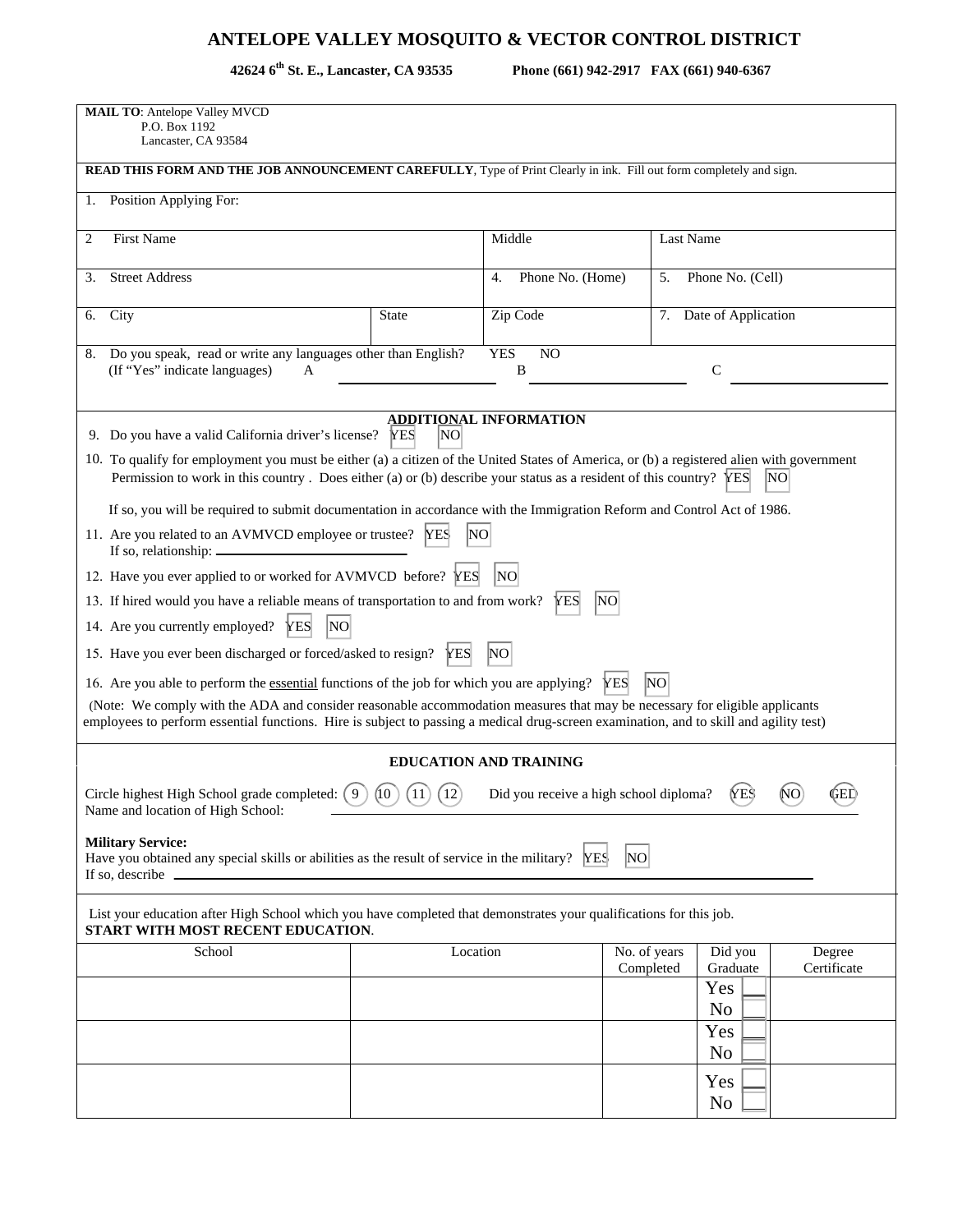| Professional or Technical Licenses or Certificates | <b>State Issuing</b> | Active | Expired |
|----------------------------------------------------|----------------------|--------|---------|
|                                                    |                      |        |         |
|                                                    |                      |        |         |

## **EXPERIENCE**

List all positions you have held in the last **10 YEARS**. Start with your *most recent employer* and work backwards. Account for volunteer, part-time, military, summer positions, and periods of unemployment, etc. **IT IS CRITICAL THAT YOU PROVIDE COMPLETE INFORMATION**. List each change of title or promotion separately. Resumes will not be accepted in lieu of COMPLETE ANSWERS.

| Title                     | From | T <sub>o</sub> | Total Mos. Worked         | Hrs. per Week |  |
|---------------------------|------|----------------|---------------------------|---------------|--|
| Employer                  |      | Duties         |                           |               |  |
| <b>Employer's Address</b> |      |                |                           |               |  |
| City                      |      |                |                           |               |  |
| Supervisor's Name & Title |      |                |                           |               |  |
| Supervisor's Telephone    |      |                | Reason for Leaving        |               |  |
| Title                     | From | To             | Total Mos. Worked         | Hrs. per Week |  |
| Employer                  |      | Duties         |                           |               |  |
| Employer's Address        |      |                |                           |               |  |
| City                      |      |                |                           |               |  |
| Supervisor's Name & Title |      |                |                           |               |  |
| Supervisor's Telephone    |      |                | Reason for Leaving        |               |  |
| Title                     | From | To             | Total Mos. Worked         | Hrs. per Week |  |
| Employer                  |      | <b>Duties</b>  |                           |               |  |
| Employer's Address        |      |                |                           |               |  |
| City                      |      |                |                           |               |  |
| Supervisor's Name & Title |      |                |                           |               |  |
| Supervisor's Telephone    |      |                | <b>Reason for Leaving</b> |               |  |

## **AGREEMENT: READ CAREFULLY, INITIAL EACH PROVISION BEFORE SIGNING**

 I hereby certify that I have not knowingly withheld any information that might adversely affect my chances for employment and that the answers given by me are true and correct to the best of my knowledge. I further certify that I, the undersigned applicant, have personally completed this application. I understand that any omission or misstatement of material fact on this application or on any document used to secure employment shall be grounds for rejection of this application or for immediate discharge if I am employed, regardless of the time elapsed before discovery.

I hereby authorize the company to thoroughly investigate my references, work record, education, driving record and other matters related to my suitability for employment and, further, authorize the references I have listed to disclose to the company any and all letters, reports and other information related to my work records, without giving me prior notice of such disclosure. In addition, I hereby release the District, my former employers and all other person, corporations, partnerships and associations from any and all claims, demands or liabilities arising out of or in any way related to such investigation or disclosure. I understand that nothing contained in the application, or conveyed during any interview which may be granted or during my employment, if hired, is intended to create an employment contract between me and the District.

I am an insurable driver and maintain a good driving record.

Signature: Date: Date: Date: Date: Date: Date: Date: Date: Date: Date: Date: Date: Date: Date: Date: Date: Date: Date: Date: Date: Date: Date: Date: Date: Date: Date: Date: Date: Date: Date: Date: Date: Date: Date: Date: D